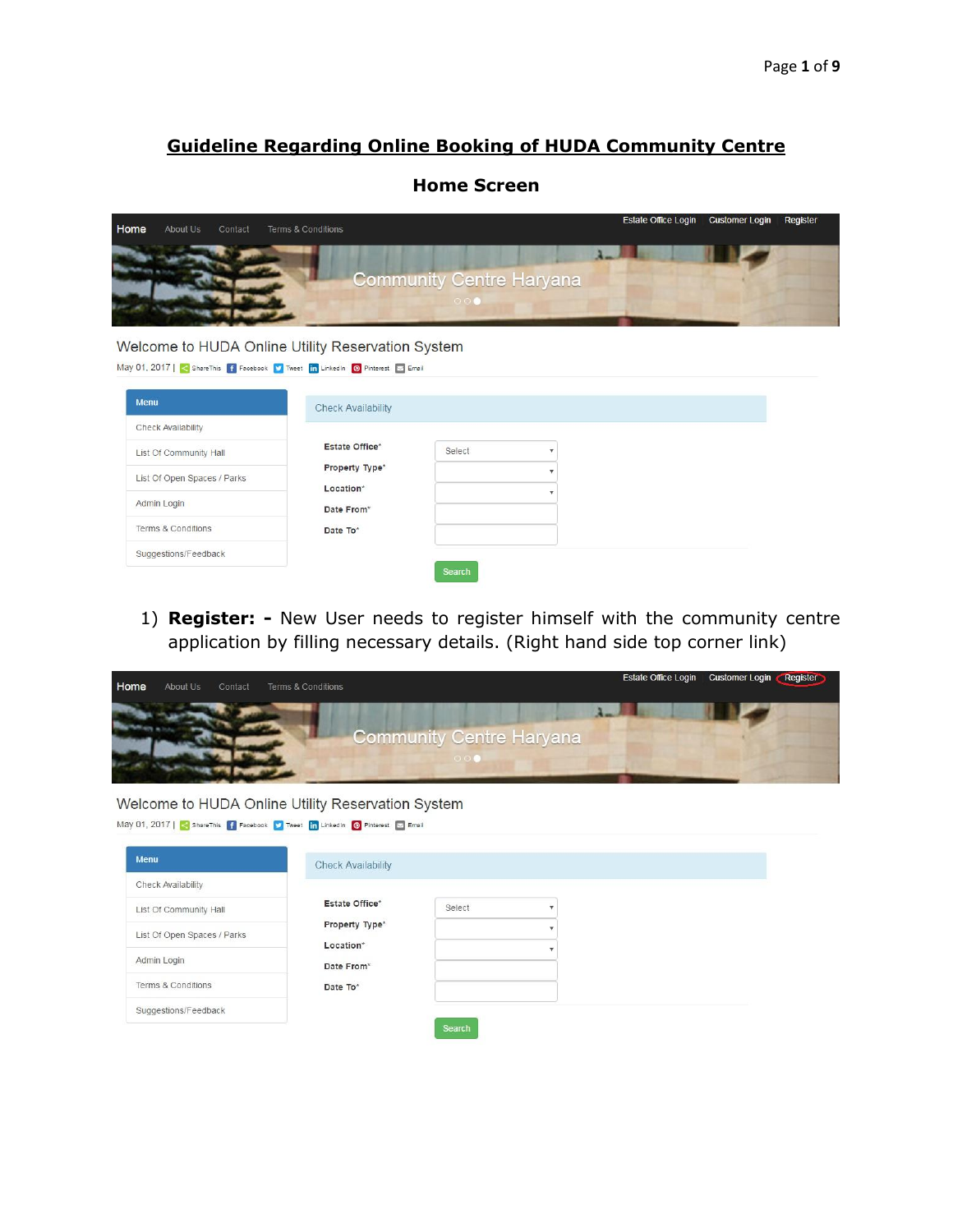| <b>Name</b>        | $\star$                         |
|--------------------|---------------------------------|
|                    | Name                            |
| <b>Father Name</b> |                                 |
|                    | <b>Father's Name</b>            |
|                    |                                 |
| <b>Address</b>     | Address                         |
|                    |                                 |
|                    |                                 |
| Mobile No.         |                                 |
|                    | Mobile No.                      |
| <b>Email Id</b>    |                                 |
|                    | Email Id                        |
| PAN Card No.       |                                 |
|                    | Pan Card                        |
|                    | ×                               |
| User Id            | User Id                         |
|                    |                                 |
|                    |                                 |
| <b>Password</b>    |                                 |
|                    | Password                        |
| <b>Enter Code</b>  | 493239<br>Enter code<br>Refresh |
|                    |                                 |
|                    | Sign Up<br>Back                 |

After filling necessary details user click on the Sign Up button. After that an SMS has been sent to the registered mobile number.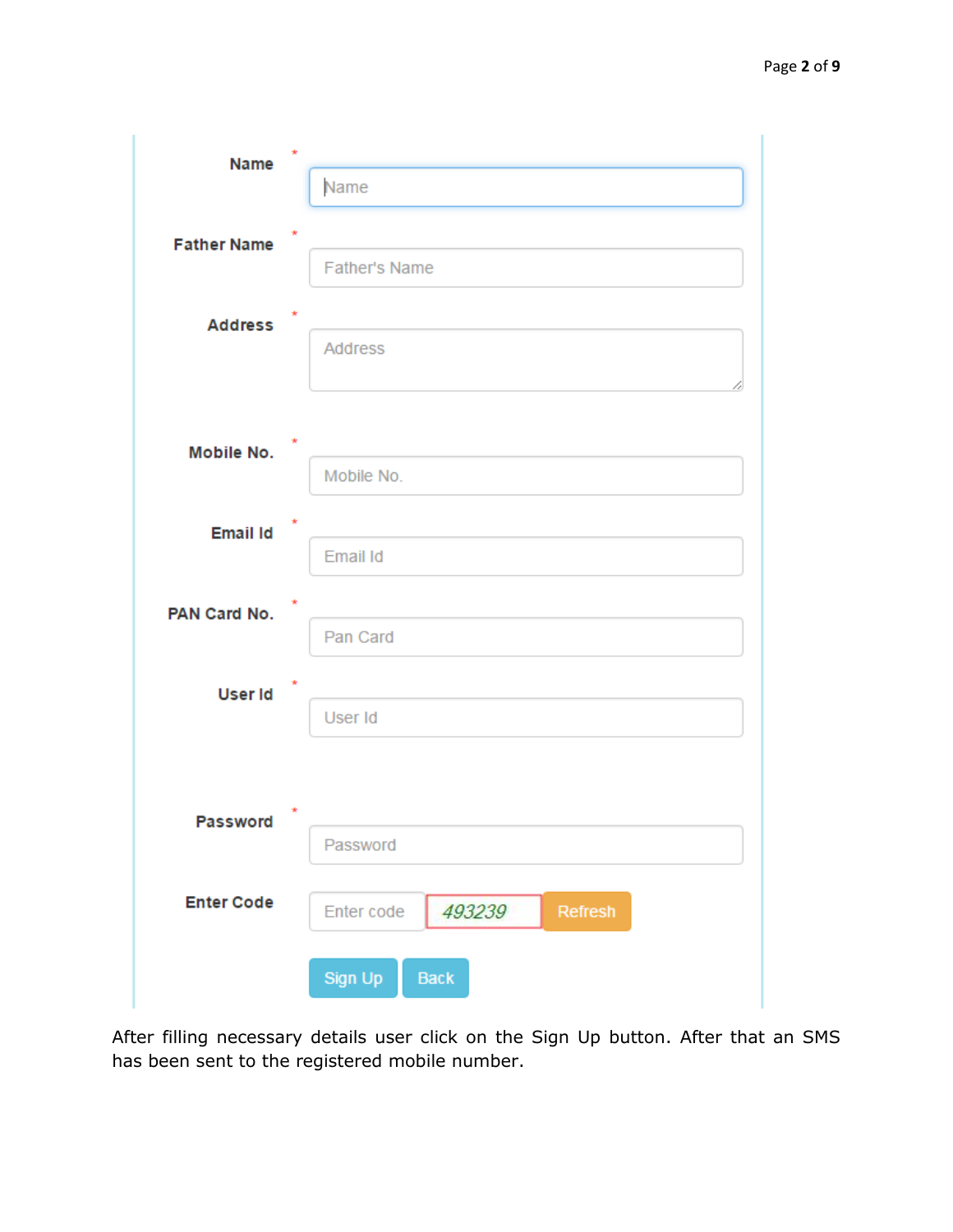2) **Verify OTP: -** User click on Customer login link to verify the OTP. If users not verify the OTP then he cannot login into the application.

| Sign In                             | Forgot password?   Generate OTP Verify OTP |
|-------------------------------------|--------------------------------------------|
| User Id                             |                                            |
| Password                            |                                            |
| <b>Enter Below code</b><br>≏        |                                            |
| 245312<br>Refresh                   |                                            |
| Login<br><b>Back</b>                |                                            |
| Don't have an account! Sign Up here |                                            |

Users enter the user id and OTP number which has been sent to him on his registered mobile number.

| Verify OTP                   |  |
|------------------------------|--|
| $\mathbf{L}$ User Id         |  |
| Enter OTP Here<br>J          |  |
| <b>Verify</b><br><b>Back</b> |  |

After OTP verification user can use Back button to login into the application.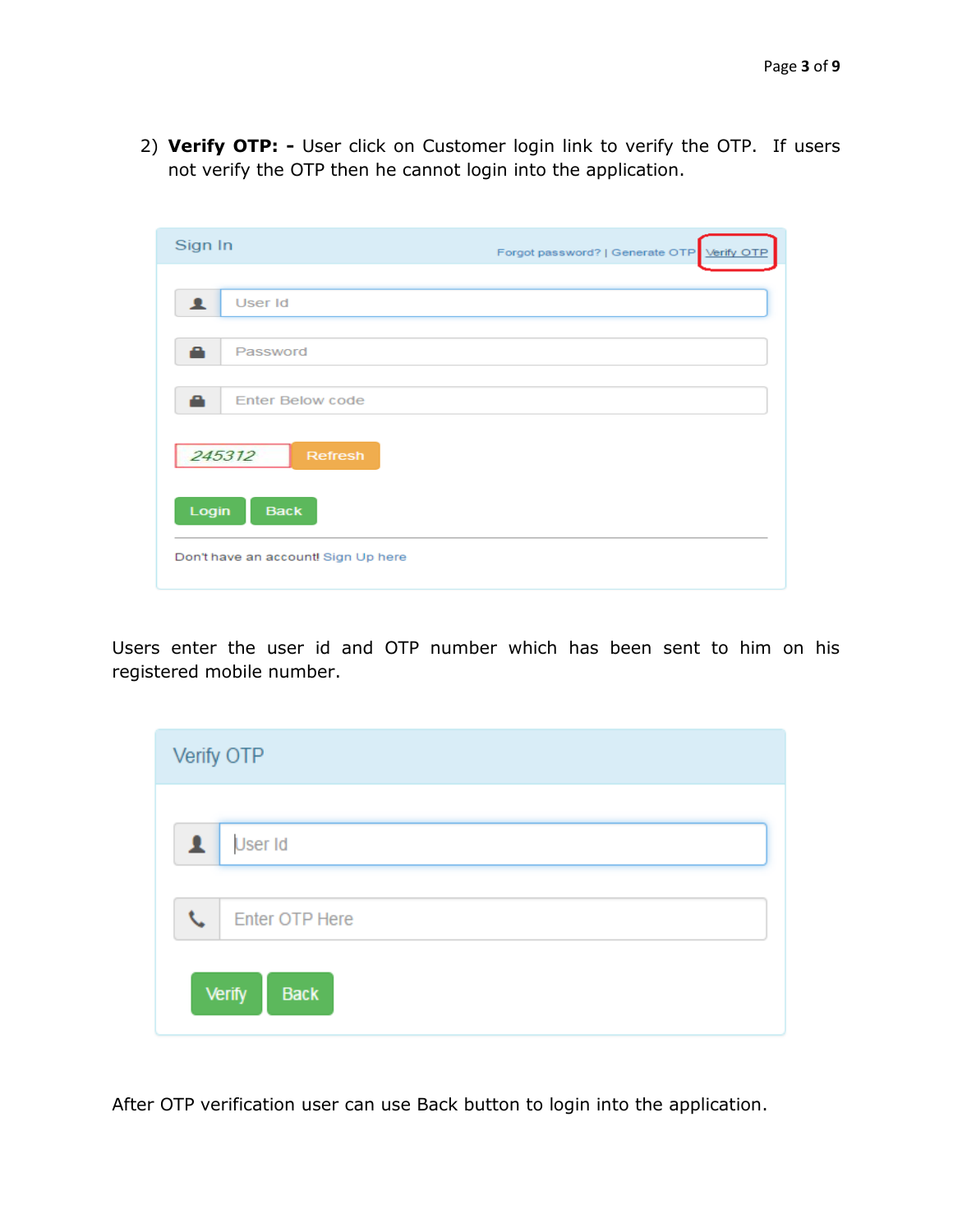3) **Login: -** User enters the User id, password and captcha code (Red Circled number which is dynamic auto generated) to login in to the application.

| Sign In                             | Forgot password?   Generate OTP   Verify OTP |
|-------------------------------------|----------------------------------------------|
| User Id<br>▴                        |                                              |
| Password<br>a                       |                                              |
| <b>Enter Below code</b><br>a        |                                              |
| 992156<br>Refresh                   |                                              |
| Login<br><b>Back</b>                |                                              |
| Don't have an account! Sign Up here |                                              |

4) **Check Availability: -** User can check the availability of the community centre with and without registration on community centre application.

| <b>Check Availability</b> |               |                          |
|---------------------------|---------------|--------------------------|
| <b>Estate Office*</b>     | Ambala        | $\overline{\mathbf{v}}$  |
| Property Type*            | Select        | $\overline{\phantom{a}}$ |
| Location*                 |               | ▼                        |
| Date From*                |               |                          |
| Date To*                  |               |                          |
|                           |               |                          |
|                           | <b>Search</b> |                          |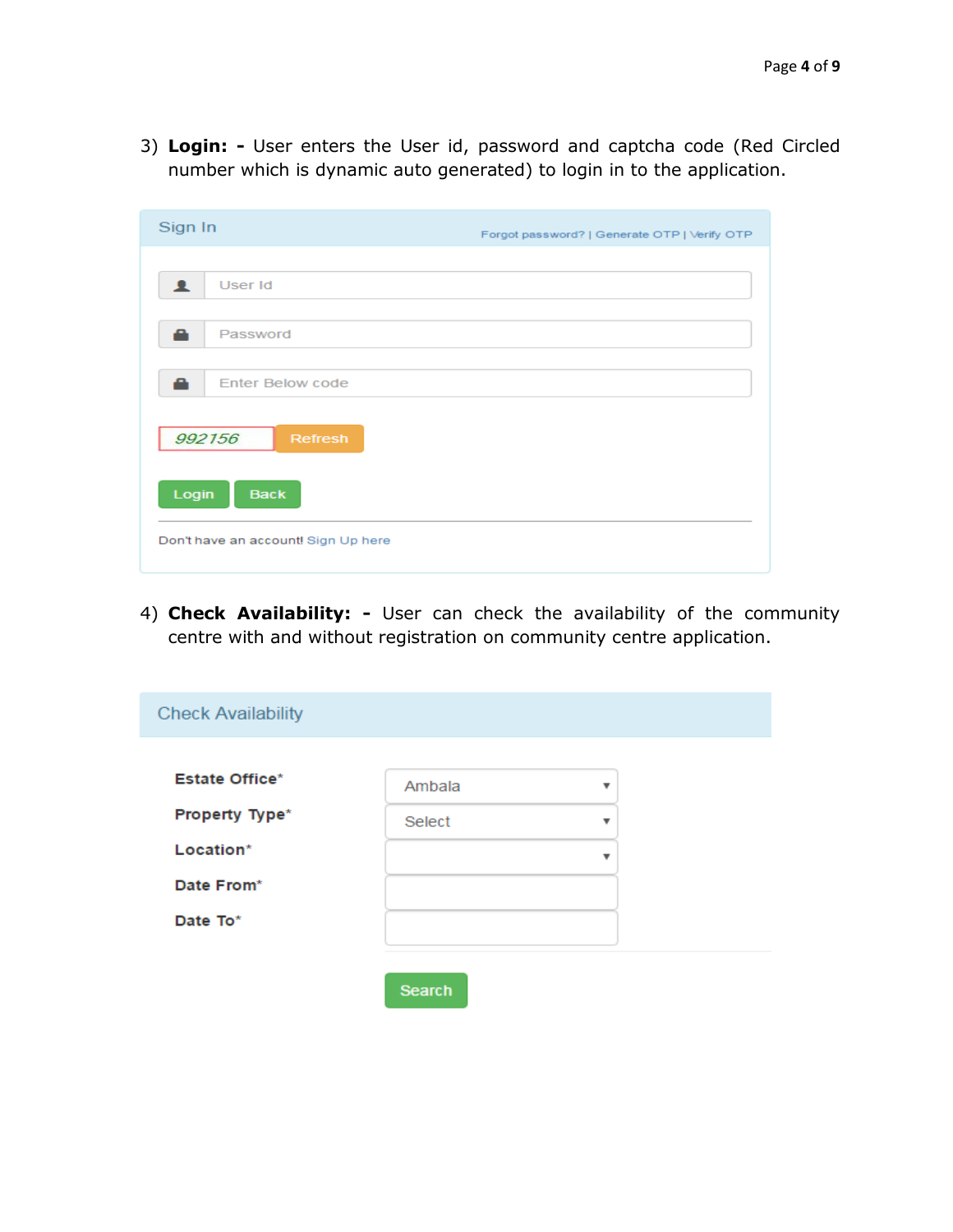5) **New Booking: -** After login in application user fill details in the the New Booking page and click on the make payment button.

| ✔ New Booking                     | <b>New Booking</b>            |              |                         |                                                                                                   |
|-----------------------------------|-------------------------------|--------------|-------------------------|---------------------------------------------------------------------------------------------------|
| <b>*</b> Cancel Booking           | <b>Booking Details:-</b>      |              |                         |                                                                                                   |
| <b>■ Check Availability</b>       | Estate Office*                | Ambala       | <b>Function Type*</b>   | Select<br>$\boldsymbol{\mathrm{v}}$                                                               |
| <b>1</b> Upload Clearance         | Property Type *               | Select       | $\overline{\mathbf{v}}$ |                                                                                                   |
| $1$ Reports $\blacktriangleright$ | Location *                    |              | * No Of Units*          |                                                                                                   |
|                                   | Date From*                    |              | Date To*                |                                                                                                   |
|                                   |                               |              |                         |                                                                                                   |
|                                   | <b>Customer Details:-</b>     |              |                         |                                                                                                   |
|                                   | Name*                         |              | Mobile Number*          |                                                                                                   |
|                                   | Father's Name                 |              | Email*                  |                                                                                                   |
|                                   | Address*                      |              | Alternate Number        |                                                                                                   |
|                                   | <b>Identity Proof*</b>        | Select       |                         |                                                                                                   |
|                                   | <b>Banking Details:-</b>      |              |                         |                                                                                                   |
|                                   | Name*                         |              | Account number*         |                                                                                                   |
|                                   | <b>IFSC Code*</b>             |              |                         |                                                                                                   |
|                                   | <b>Enter Code</b>             | Enter code   | 356715<br>Refresh       | After filling form user click on the<br>calculate amount button, select                           |
|                                   | Select Payment Mode*          | Select       |                         | the payment mode and accept<br>the terms and condition before<br>clicking on make payment button. |
|                                   | ■I agree Terms & Conditions < |              |                         |                                                                                                   |
|                                   |                               | Make Payment |                         | <b>Calculate Amount</b>                                                                           |

After filling the New Booking page user click on the Calculate amount button to see the amount which is to be paid.

| Payment Summary:                                 | <b>Banking Details:-</b>    |                     |                   |                         |
|--------------------------------------------------|-----------------------------|---------------------|-------------------|-------------------------|
| <b>Rent Per Day:</b><br>₹7900                    | Name*                       | <b>SBI</b>          | Account number*   | 334534535343            |
| No. Of Days:<br>₹1<br><b>Security:</b><br>₹ 1000 | <b>FSC Code*</b>            | SBIN3454354N        |                   |                         |
| Cleaning Charges:<br>₹ 1000                      | <b>Inter Code</b>           | 830134              | 830134<br>Refresh |                         |
| <b>Service Tax:</b><br>₹ 1335                    | Select Payment Mode*        | <b>BillDesk</b>     |                   |                         |
|                                                  | di agree Terms & Conditions |                     |                   |                         |
| <b>Total Payment:</b><br>$\blacksquare$ ₹ 11235  |                             | <b>Make Payment</b> |                   | <b>Calculate Amount</b> |

After this user click on make payment button and the page redirected to the payment gateway. From payment gateway customer can make the payment by credit card, debit card, debit card + ATM PIN and Net Banking.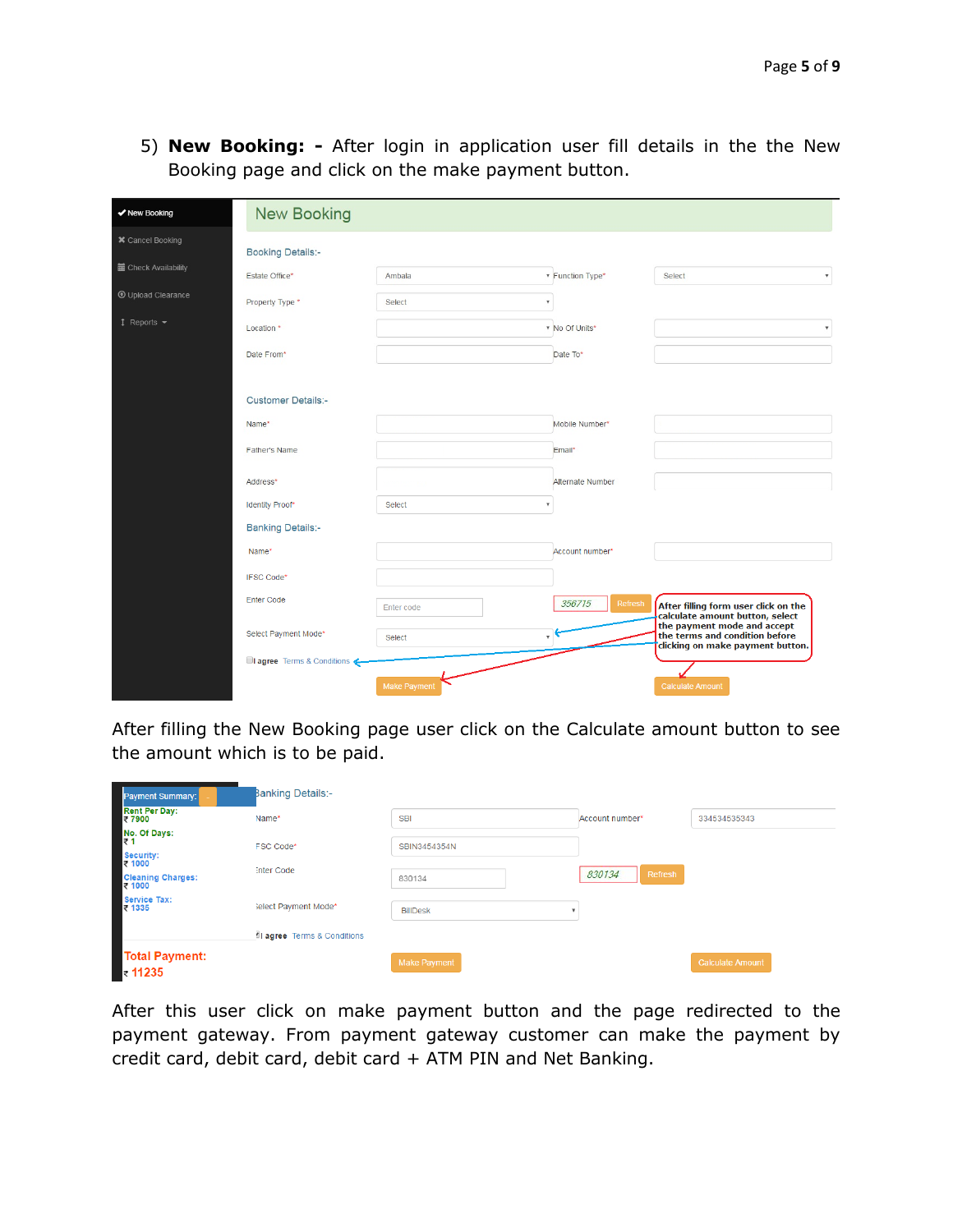| Credit Card<br>⋗<br>Debit Card<br>⊟<br>Debit Card + ATM PIN<br>PIN | Pay by Credit Card<br><b>VISA</b><br><b>RuPay)</b>                                                                                                                                                               | <b>Merchant Name</b><br>Haryana Urban Development<br><b>Authority - Community Centre</b> |
|--------------------------------------------------------------------|------------------------------------------------------------------------------------------------------------------------------------------------------------------------------------------------------------------|------------------------------------------------------------------------------------------|
| $\overline{m}$ Internet Banking                                    | <b>Card Number</b><br><b>SANA - 1976</b><br>Enter card number<br>$\lim_{\rightarrow} \square$<br><b>Expiration Date</b><br><b>CVVI CVC</b><br>Month<br>Year<br><b>Card Holder Name</b><br>Enter card holder name | Payment Amount: ₹ 5450.00                                                                |
|                                                                    | <b>Make Payment</b><br>Cancel                                                                                                                                                                                    | <b>BillDesk</b><br>All your payments. Single location                                    |

After successful confirmation of payment from payment gateway a receipt will be generated to the customer.

6) **Cancel Booking:-**Customer can cancel the booking due to some unavoidable circumstances. Applicable charges will be deducted as per cancellation policy.

| ◆ New Booking             | <b>Cancel Booking</b>                              |        |                                |                                   |            |                 |             |                                            |                     |            |                              |                 |                             |  |
|---------------------------|----------------------------------------------------|--------|--------------------------------|-----------------------------------|------------|-----------------|-------------|--------------------------------------------|---------------------|------------|------------------------------|-----------------|-----------------------------|--|
| <b>*</b> Cancel Booking   | Refund Of Cancellation                             |        |                                |                                   |            |                 |             |                                            |                     |            |                              |                 |                             |  |
| Check Availability        | * 30 Days 100%<br>* 15-29 days 50%                 |        |                                |                                   |            |                 |             |                                            |                     |            |                              |                 |                             |  |
| <b>1</b> Upload Clearance | * 7 to 14 days 25%<br>* Less than 7 days No Refund |        |                                |                                   |            |                 |             |                                            |                     |            |                              |                 |                             |  |
| ↑ Reports ▼               |                                                    |        |                                |                                   |            |                 |             |                                            |                     | Rent       |                              |                 |                             |  |
|                           | <b>View</b><br>Details/Print Cancel                |        | <b>Estate</b><br><b>Office</b> | <b>Property</b><br><b>Type</b>    | Space   Id | <b>Customer</b> | <b>Name</b> | <b>Customer</b> Customer<br><b>Address</b> | Date Form   Date To | Per<br>Day | <b>Service</b><br><b>Tax</b> | <b>Security</b> | <b>Total</b><br>Amount   Ca |  |
|                           | Details/Print                                      | Cancel |                                | Panchkula   Community  <br>Centre |            |                 |             |                                            |                     |            |                              |                 |                             |  |
|                           |                                                    |        |                                |                                   |            |                 |             |                                            |                     |            |                              |                 |                             |  |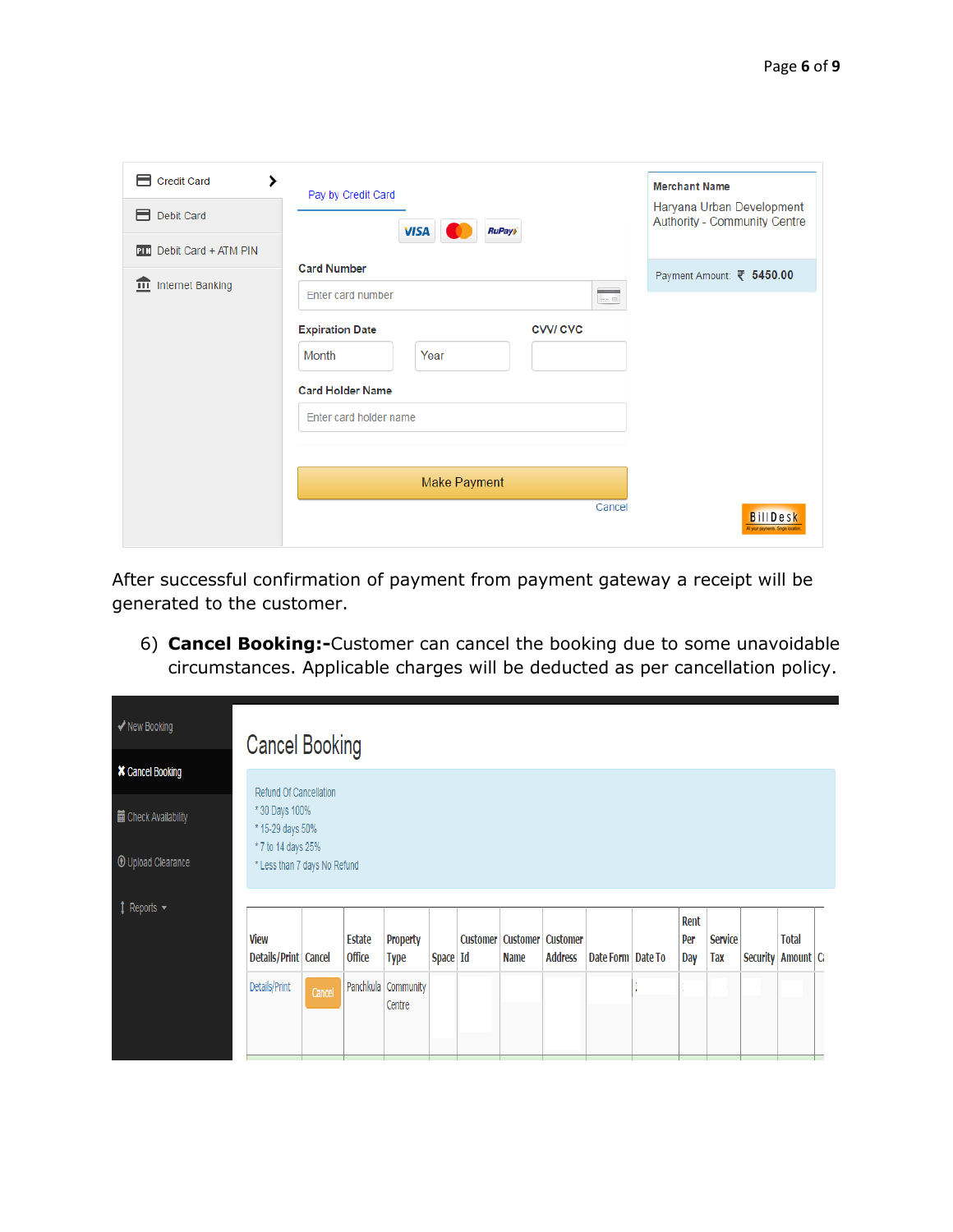7) **Change password: -** User can change his password by right hand side top corner click.

|                                          |                                                                                          |        |        |                  |        | <sup>2</sup> Sachin Kumar |
|------------------------------------------|------------------------------------------------------------------------------------------|--------|--------|------------------|--------|---------------------------|
| ◆ New Booking                            | Note :- Gurgaon II, Sector 29 Open Grounds are not allowed to book for marriage purpose. |        |        |                  |        | Change Password           |
| <b>*</b> Cancel Booking                  |                                                                                          |        |        |                  |        | Logout                    |
| <b>■</b> Check Availability              | <b>New Booking</b>                                                                       |        |        |                  |        |                           |
| <b>1</b> Upload Clearance                | <b>Booking Details:-</b>                                                                 |        |        |                  |        |                           |
| $\uparrow$ Reports $\blacktriangleright$ | Estate Office*                                                                           | Select |        | ▼ Function Type* | Select | $\overline{\mathbf{v}}$   |
| Bookings                                 |                                                                                          |        |        |                  |        |                           |
|                                          |                                                                                          |        |        |                  |        |                           |
| ◆ New Booking                            | Change Password                                                                          |        |        |                  |        |                           |
| <b>*</b> Cancel Booking                  | <b>Current Password</b>                                                                  |        |        |                  |        |                           |
| <b>■ Check Availability</b>              | New Password                                                                             |        |        |                  |        |                           |
| <b>1</b> Upload Clearance                |                                                                                          |        |        |                  |        |                           |
| $\updownarrow$ Reports $\star$           | <b>Confirm Password</b>                                                                  |        |        |                  |        |                           |
|                                          |                                                                                          |        | Change |                  |        |                           |
|                                          |                                                                                          |        |        |                  |        |                           |

8) **Upload Clearance: -** To receive the security amount after successful completion of function, customer must have to upload the NOC duly verified by community centre representative.

| ◆ New Booking                                | <b>Upload Clearance</b>                               |                                                                                                          |
|----------------------------------------------|-------------------------------------------------------|----------------------------------------------------------------------------------------------------------|
| <b>*</b> Cancel Booking                      |                                                       | You can upload the documents certified by the watchman of the coummunity centre and claim your security. |
| <b>■</b> Check Availability                  | Enter Customer Id                                     | Select Customer Id                                                                                       |
| <b>1</b> Upload Clearance                    | <b>Upload Document</b>                                | Choose file   No file chosen                                                                             |
| $\updownarrow$ Reports $\blacktriangleright$ | Only jpg/jpeg/pdf/png/gif are allowed to be uploaded. |                                                                                                          |
|                                              | Upload                                                |                                                                                                          |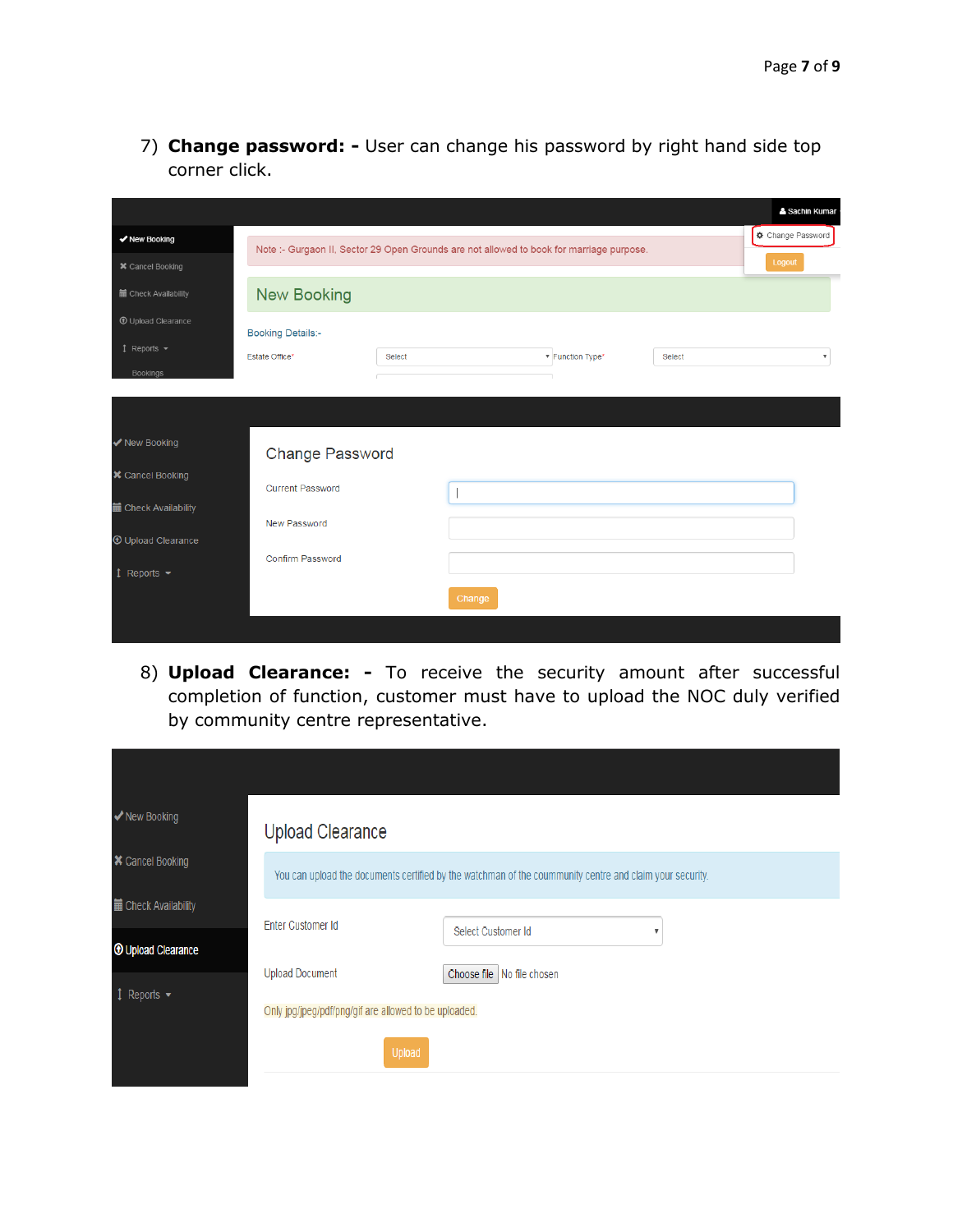- 9) **Reports: -** From report section customer can do the following
	- **I) Bookings: -** From booking link customer can see the list of all bookings done by him till date.
	- **II) Failed Transactions:**  From failed transaction link customer can see the list of booking attempts in which transaction are failed.
- 10) **Forget Password: -** In case User forgets the password then he can use forget password link to reset the password.

| Sign In                             | Forgot password?<br>Generate OTP   Verify OTP |
|-------------------------------------|-----------------------------------------------|
| User Id<br>1                        |                                               |
| Password<br>e                       |                                               |
| <b>Enter Below code</b><br>A        |                                               |
| 681790<br>Refresh                   |                                               |
| Login<br><b>Back</b>                |                                               |
| Don't have an account! Sign Up here |                                               |

User have to enter the Registered user id and registered email id then click on recover button to get password reset link on his registered email id (Check your spam also).